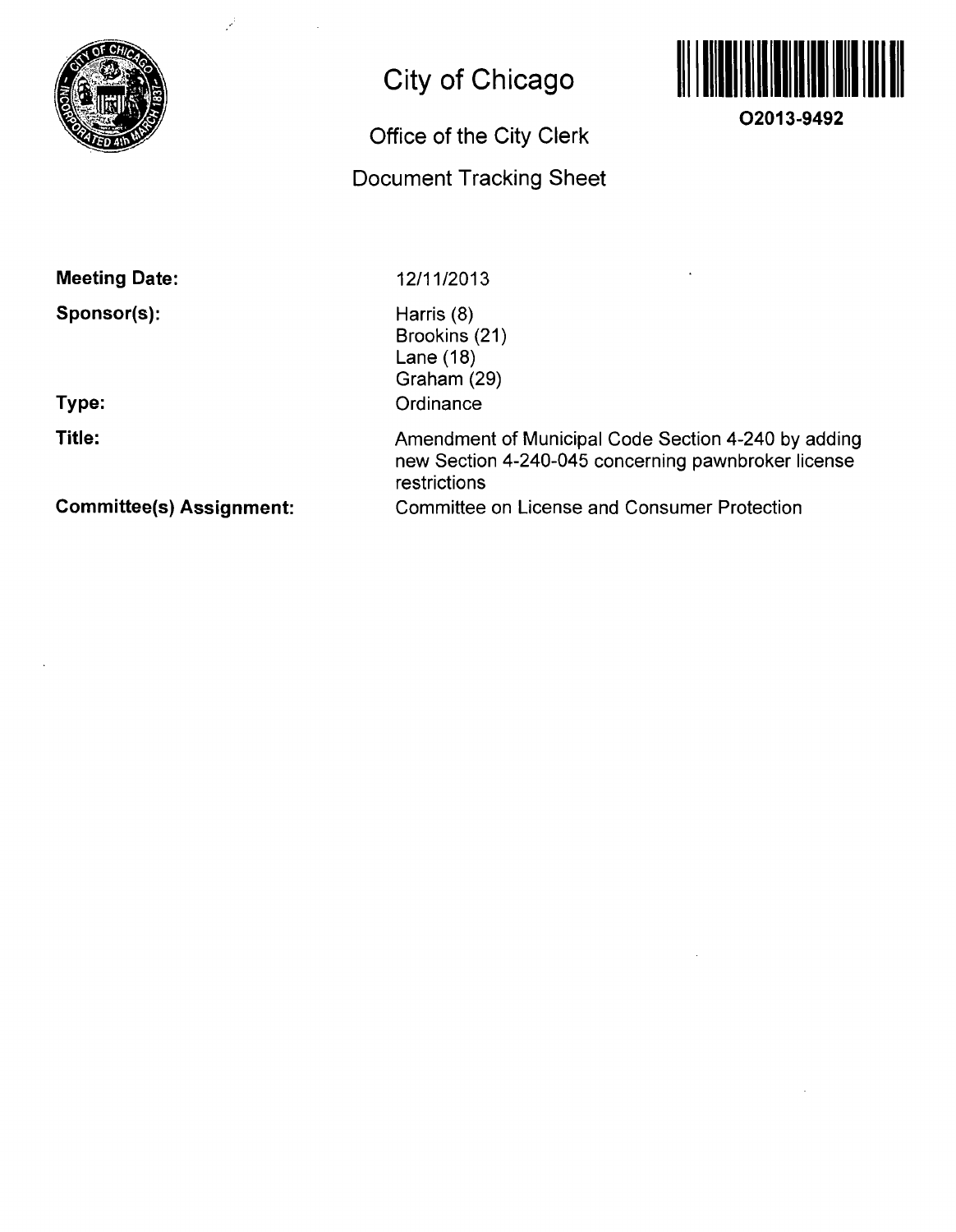### O R DINANC E

SECTION 1. Section 4-240 of the Municipal Code of Chicago is hereby amended by inserting a new section 4-240-045, as follows:

#### **4-240-045 License — Limitations - Restrictions.**

- (A) Number of licenses issued In order to maintain the safety of the citizens, pawnbroker licenses shall be limited in the City of Chicago by population. Specifically, there shall be no more than 1 licensed pawn shop per every 36,000 residents with a maximum total number of 75 pawn shops.
	- (B) Review of license limitations. This total number of licenses shall remain limited to  $75$ or fewer unless and until such time that the City of Chicago exceed 3 million residents. Once the Citv of Chicago population meets or exceeds 3 million residents, the Citv Council may undertake a review and analysis by aldermanic ward to determine whether the limitation on the number of licenses should be amended to reflect the population growth.
- (C) Limitation effective date. This limitation shall be enforced immediately upon the date that this amendment is effective.
- (D) Pawnbroker license moveable. Once a pavmbroker license application has been approved, and should circumstances require it, that license may be moved to a new location. Each license approved issued under this Section may be moved subiect to approval. Any licensee wishing to move his/her location must applv to the Zoning Board of Appeals as required by law.

SECTION 2. This ordinance shall take effect upon passage and publication.

MICHELLE A. HARRIS **THE SEAL AND ALGEBROOK** MICHELLE A. HARRIS TR. SALE AND THE SEAL ALGEMENT AND ALGEMENT AND ALGEMENT AND ALGEMENT AND ALGEMENT AND RESERVE AND ALGEMENT AND RESERVE ASSAULT A LOCAL ALGEMENT AND ALGEMENT A Alderman, 21<sup>st</sup> Ward

LONA LANE DEBORAH L. GRAHAM Alderman, 18<sup>th</sup> Ward Alderman, 29<sup>th</sup> Ward